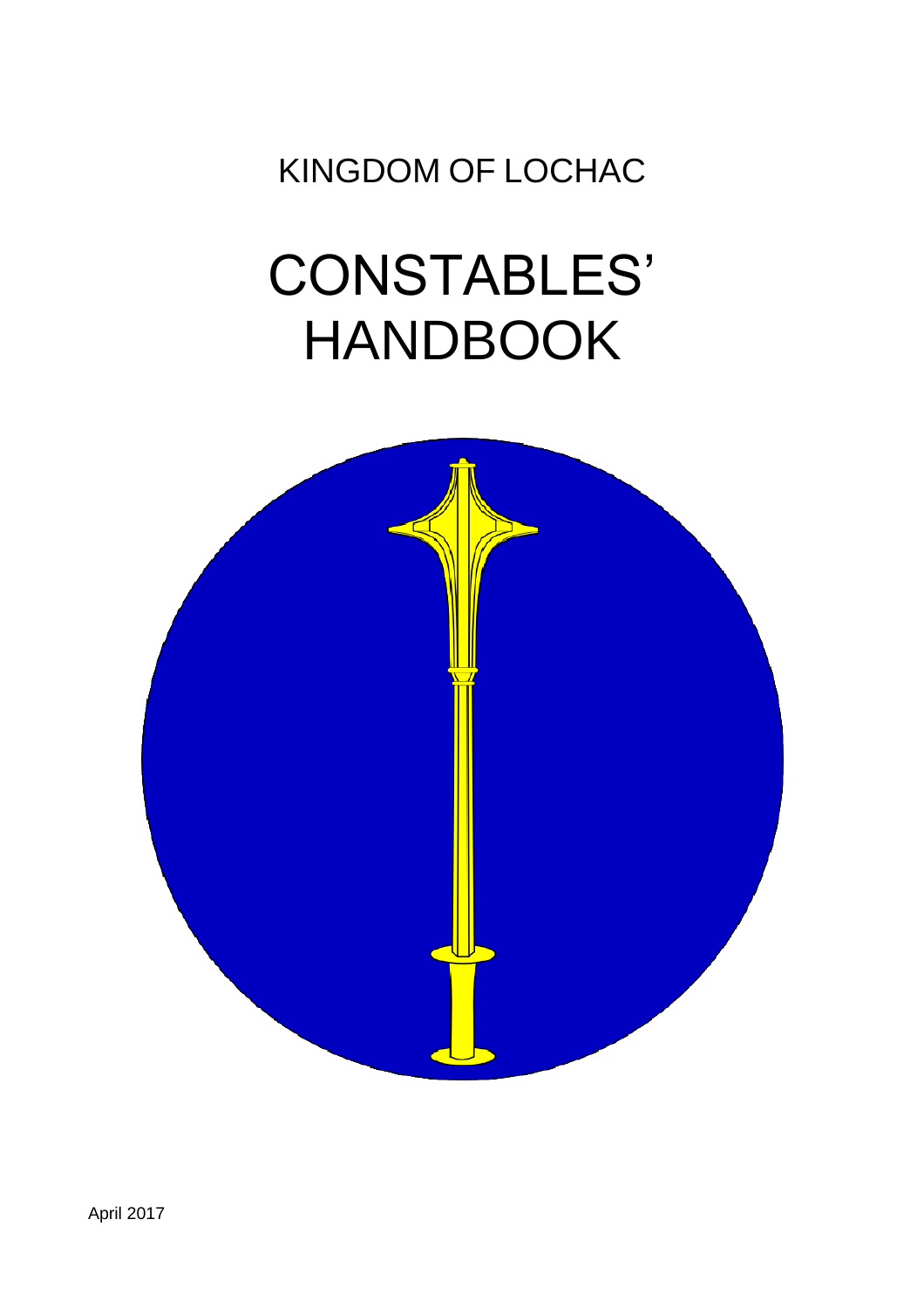# TABLE OF CONTENTS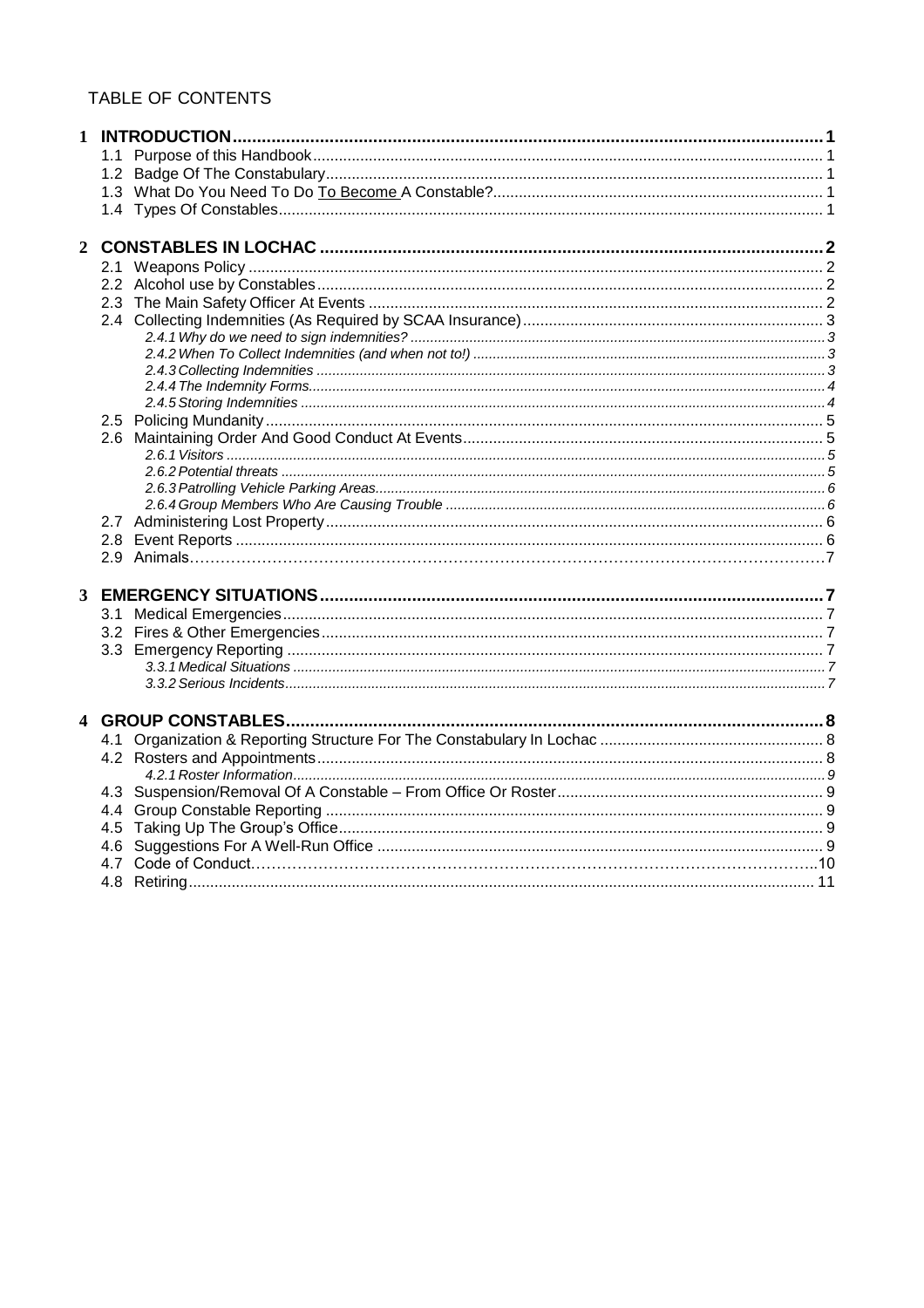# 1 INTRODUCTION

#### 1.1 PURPOSE OF THIS HANDBOOK

This handbook is a guide to how this office can be run. It includes requirements and recommendations on what to do, and what not to do, as is appropriate to the Kingdom of Lochac. Some sections will be more relevant to Australia than New Zealand, this will be stated when needed.

#### 1.2 BADGE OF THE CONSTABULARY

The badge of the constabulary is Azure a flanged mace Or (as per front cover of handbook). All Constables on Duty should be wearing the appropriate identifying badge where possible.

#### 1.3 WHAT DO YOU NEED TO DO TO BECOME A CONSTABLE?

- Be 18 years or older
- Preferably had some form of training talk to your group constable!
- Follow the guidelines as directed in this handbook
- Have knowledge of local/state laws, Corpora and Lochac Laws
- Be rostered by the group constable
- Have an ability to stay calm and courteous in the face of adversity, and calm down upset people
- To be a group officer in Australia, be a subscribing member of the SCA. Note: event members can be constables at events, but not constable-in-charge.

If you are under 18 years of age then you can still assist the constabulary in a number of ways, see your local Group Constable and volunteer to help out.

# 1.4 TYPES OF CONSTABLES

The types of constables and the roles they play in Lochac are:

Kingdom Constable  $(KC)$  Is the constable for the Kingdom – must be a subscribing member of the SCA.

| Group constable (GC) | Is the constable for a shire, barony, canton, college or other local |  |  |  |                                                                 |  |
|----------------------|----------------------------------------------------------------------|--|--|--|-----------------------------------------------------------------|--|
|                      | KC.                                                                  |  |  |  | group. Must be a subscribing member of the SCA. Rostered by the |  |

- Constable at large (CAL) Is any person in the SCA who has been trained and rostered by a group constable. No subscribing membership is required. CAL's assist the group constable or CIC at events.
- Constable in charge (CIC) Is the person who manages the constabulary activities for a specific event. Must be a CAL, GC or KC. For events in Australia, must be a subscribing member of the SCA.

Constable in training (CIT) Is a trainee / lucky volunteer. No subscribing membership is required.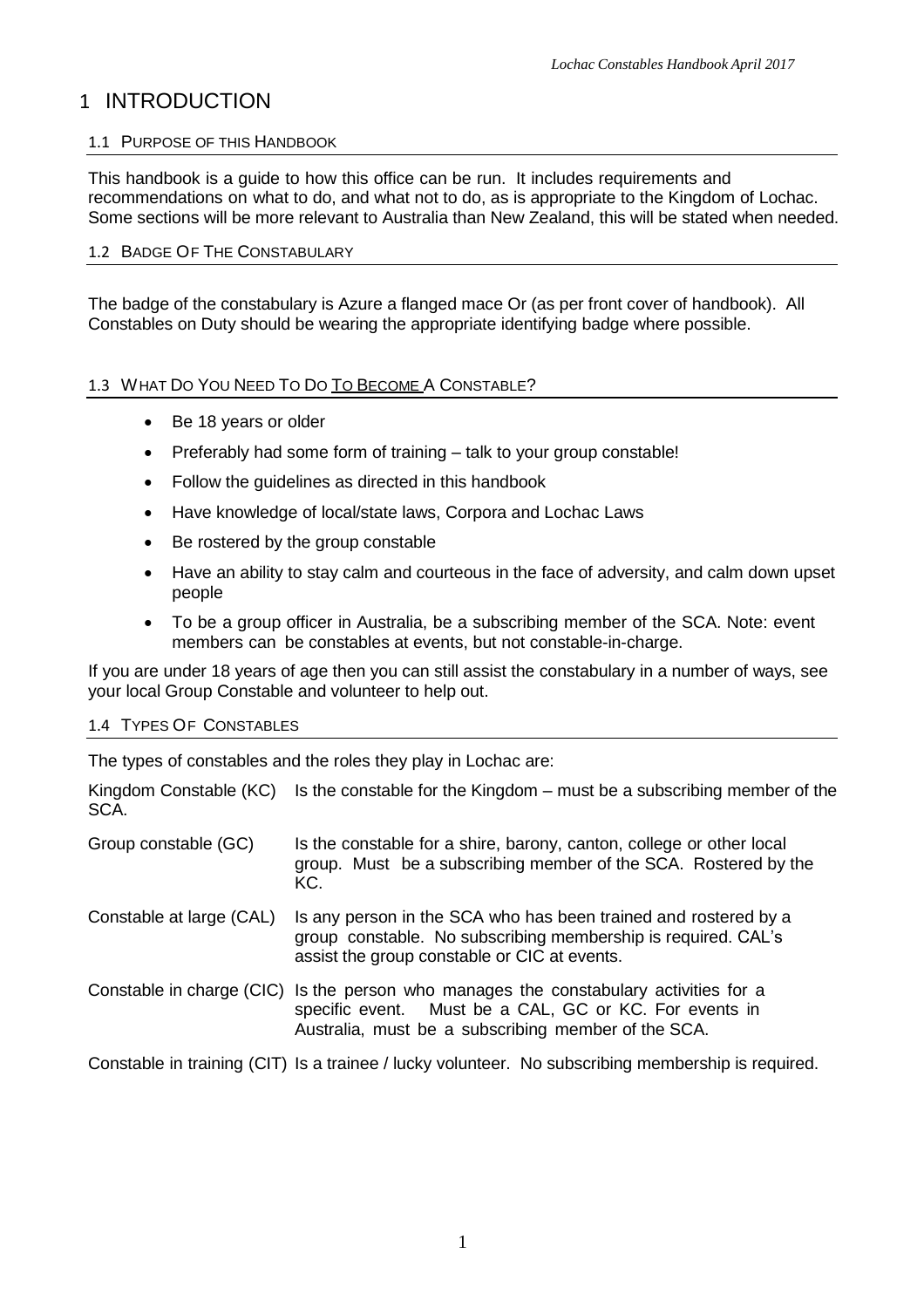# 2 CONSTABLES IN LOCHAC

The constables of Lochac fulfil five main roles:

- To be the main safety officer at SCA events
- To collect indemnities as required by corpora and our insurance company (Australia only)
- To police mundanity
- To maintain order and good conduct at events
- To administer lost property

Group constables have some extra responsibilities; for details please see Section 4 "Group Constables".

# 2.1 WEAPONS POLICY

Constables on duty will not carry weapons of any description. Maces, in particular, are restricted items (aka: illegal to carry) in most or all of Australia.

#### 2.2 ALCOHOL USE BY CONSTABLES

Constables may not use or be under the influence of alcohol or other drugs while on duty. If you aren't fit to drive, you cannot be on duty.

#### 2.3 THE MAIN SAFETY OF FICER AT EVENTS

Health and safety is everyone's responsibility and can be generally managed by identifying hazards (things or situations that could hurt people) and making them safe. Examples include:

- Ensuring walkways are clear of clutter and potential dangers like holes in the ground, unmarked guy ropes (use tags to make them visible at night) and electrical cords that are not taped down.
- Checking the event grounds for potential hazards like holes, sharp objects or glass.
- Visual barriers for chasms, cliffs, hilltops & other dangerous terrain.
- Ensuring that vehicles (especially fire brigade and/or ambulance) can access all areas.
- Being aware of evacuation procedures for buildings does it have a smoke alarm, exit lights?
- Figuring out where the fire extinguishers are, and making sure fires are not left burning unattended.
- Be aware that the two most dangerous places in Lochac are not tournament fields, or the privies, but rather the inside of the kitchen(s), and the tops of ladders! Ensure that you know who is in charge of the event kitchen, and of putting up/taking down decorations.

You will need to check for these hazards before the event starts, and check on them during the event, particularly in multi-day events and where fire is involved. Make sure you inform the other event officers and, if necessary, get the herald to inform the populace.

Where you have a large or complex event (such as camping) you should consider arranging the following:

- Person is designated as (and made aware that they are) the emergency driver as required.
- Vehicle has unhindered access and entry to and from the site.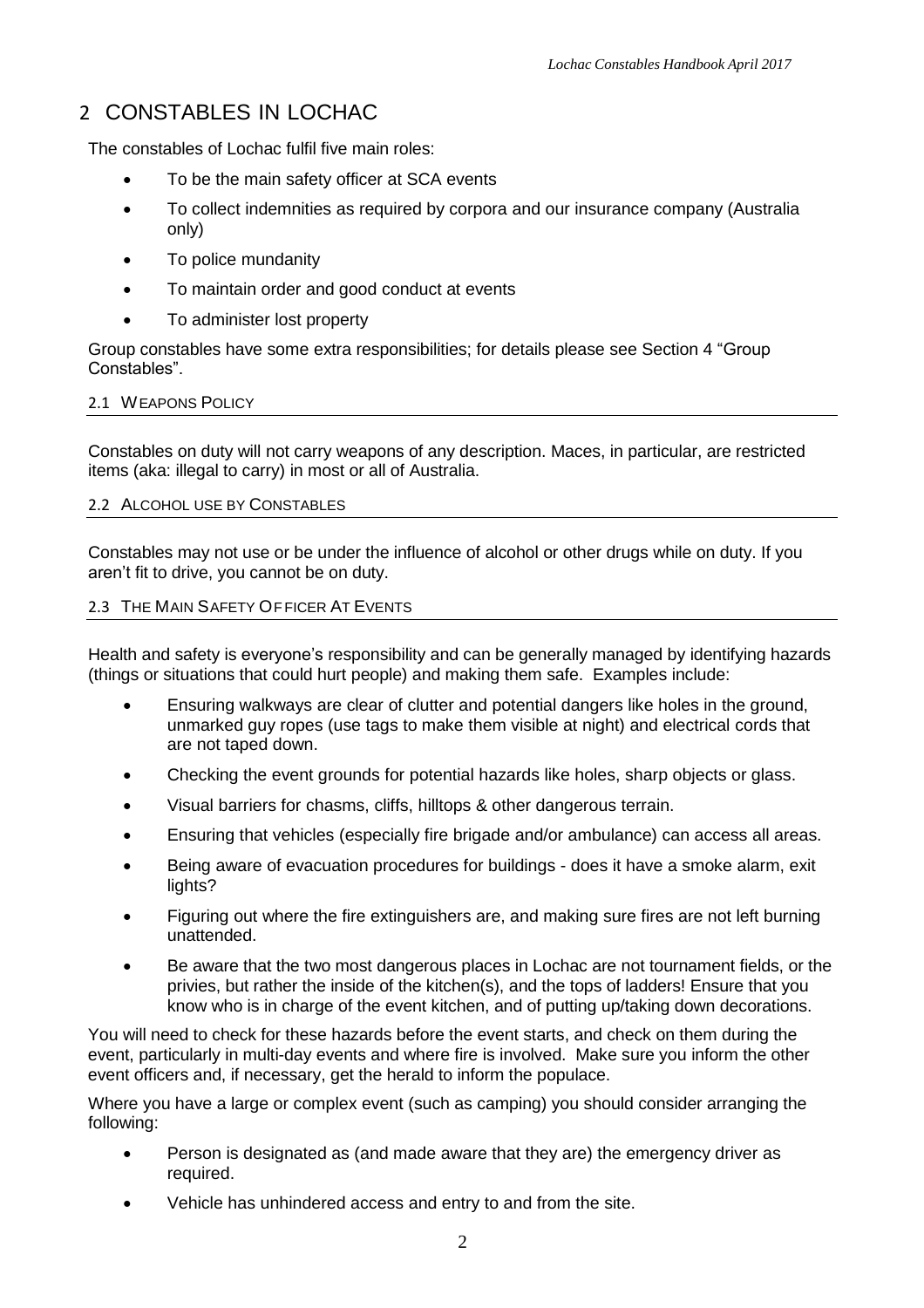- Mobile phone, and/or directions to the nearest landline telephone for emergencies.
- Ensure that the contact details and location of the nearest after-hours medical care is known to the driver and other event staff, along with the best route to get there.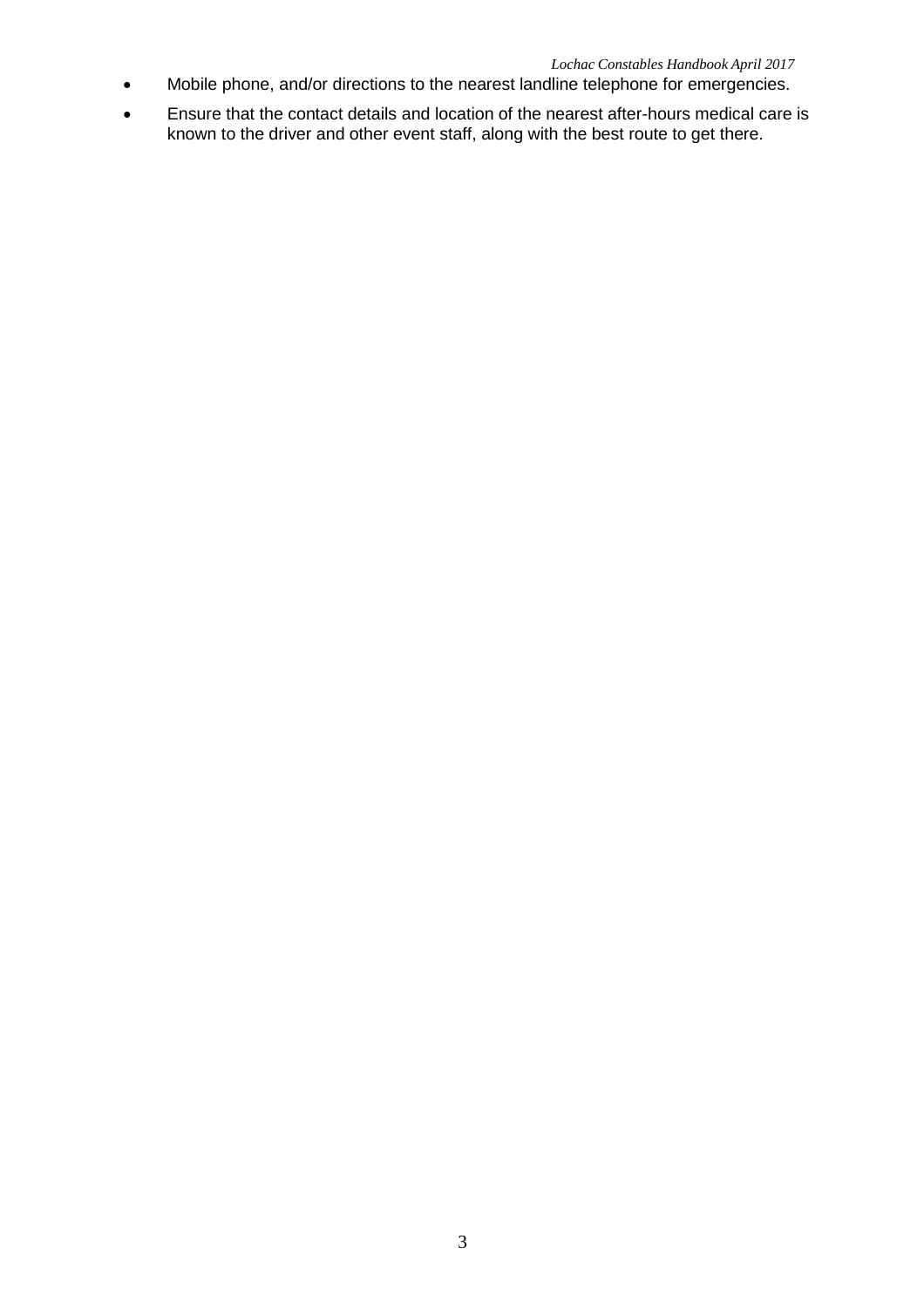# 2.4 COLLECTING INDEMNITIES (AS REQUIRED BY SCAA INSURANCE)

# *This section applies to events and activities held in Australia only.*

# 2.4.1 WHY DO WE NEED TO SIGN INDEMNITIES?

Our insurance company requires us to sign indemnities and it is a condition written into the SCAA insurance policy. The insurance agent is well aware that an individual cannot sign away their rights; however they can signify intent and acknowledge the danger of any activities that they are undertaking. Indemnities are required to be part of our insurance process for this reason.

# 2.4.2 WHEN TO COLLECT INDEMNITIES (AND WHEN NOT TO!)

Collect Indemnities only where the SCA has sanctioned the activity and the SCA Ltd insurance is in play. This includes:

- SCA events
- **Each SCA fighter / fencing / archery / boffer practice**
- Each SCA meeting. This includes business meetings and all A&S activities such as dance practice, theatre practice, singing, sewing sessions etc.
- Each SCA demo (all participants, but not observers. See below)

For all SCA sanctioned activities, they must be approved by the group Seneschal and advertised as an official activity or event. You do not need to collect indemnities if the activity is not covered by the SCA Ltd insurance. Examples include all events in New Zealand, post revels, private training sessions and the like. If you are in doubt as to whether or not an event is covered by the SCA Ltd insurance, ask your group seneschal.

Members of the public observing in a public park or at a demo (audience) should not be asked to sign an indemnity provided that they are not participating in the activity. Holding an object such as a sword to look at is not considered participation, however swinging a sword at a pell or using the object for its intended purpose would be considered participation.

While it is the Marshal-in-charge's responsibility to ensure that safe boundaries and buffer zones are designated to ensure the safety of spectators, constable's may assist with keeping spectators at the designated safe distance.

# 2.4.3 COLLECTING INDEMNITIES

Indemnities must be filled in with legal names and signatures, as they are for reference in legal proceedings and must be counter-signed/witnessed at the time of signing by a person over the age of 18 years.

Minors who are attending an event or activity with a person who is not their legal parent/guardian must have written authorization with them stating who their legal parent/guardian has given temporary guardianship to. See the Lochac constable page ( [http://constable.lochac.sca.org/\)](http://lochac.sca.org/constable/)) for the link to the 'Nomination of Caregiver form and guidance'.

Refusal to sign an indemnity is grounds for exclusion from an event or activity. You may have to politely chase some people. If they are particularly obstinate, politely offer to refund their money and ask them to leave site and include this in your report.

Combat cannot begin until all attendees have signed indemnities. Those who arrive after the combat begins must sign in immediately.

Indemnities are to be collected at the entry point to the event so that no-one can enter without signing. If you are the CIC you don't have to remain at the gate and can delegate this responsibility out to other constables so that you can carry out the other duties and responsibilities.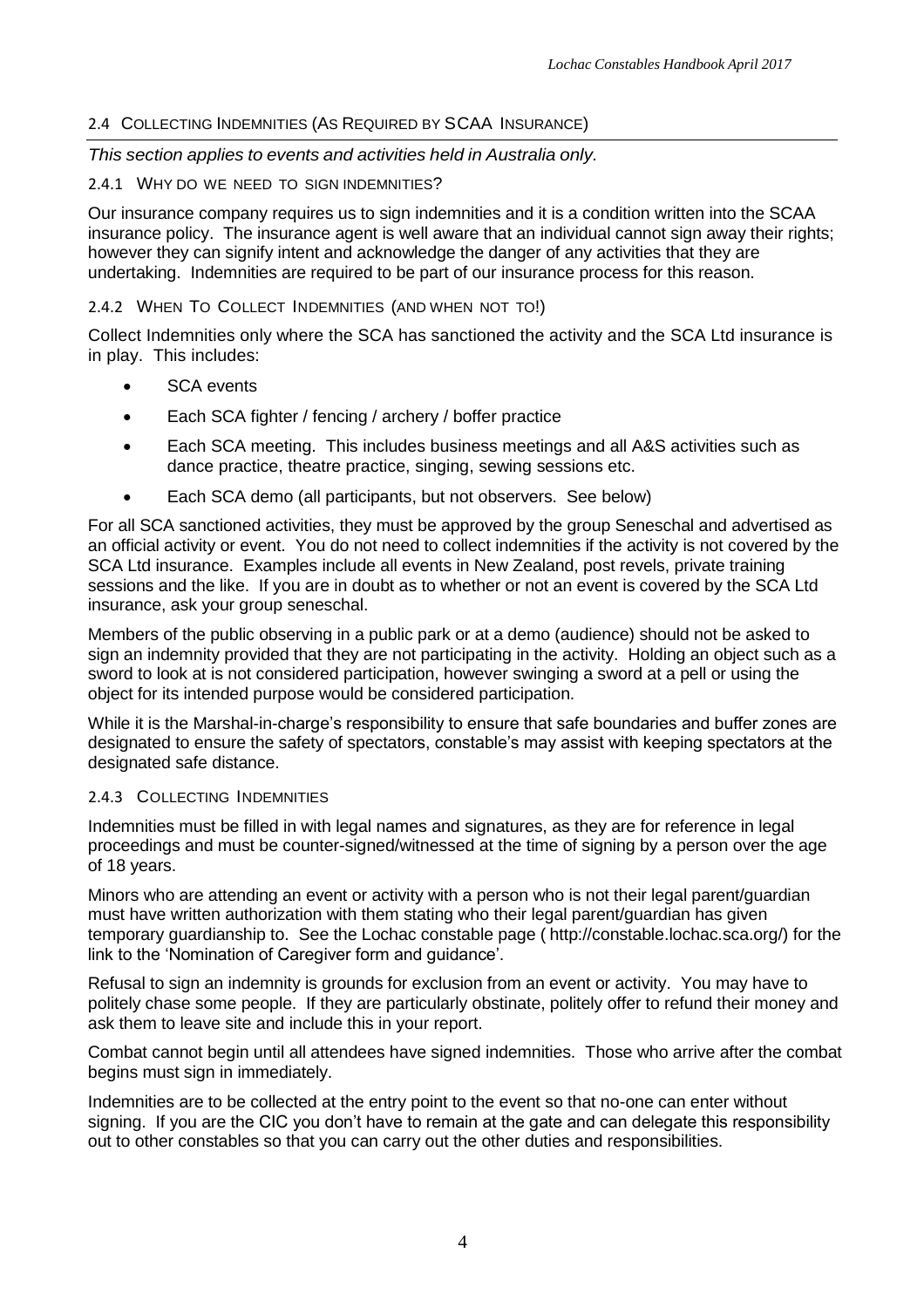# 2.4.4 THE INDEMNITY FORMS

The indemnity forms used in Lochac are:

- Site Indemnity (sometimes called the Member Sign-In Sheet)
- Member Without Card Indemnity
- Non-Member Indemnity
- Minor Indemnity

# *Site Indemnity*

The Site Indemnity is completed by all subscribing members of SCA Ltd (Australia) who can provide proof of their membership and proof that they have a valid indemnity on file. Minor (under 18) subscribing members will be entered by their parent or guardian. The Site Indemnity form has had recent changes that mean that it records receipt of payment as well (in Australia only).

New Zealand events have a different Member sign in sheet, which is not an indemnity and which may be found on the SCANZ website<http://sca.org.nz/documents>

# *Member Without Card Indemnity*

This Indemnity is completed by adult subscribing members of SCA Ltd (Australia) who can produce proof of membership but cannot provide proof that they have a valid annual indemnity on file. An example would be someone who has a receipt for their membership, but has not yet received their card in the mail. At events where the gatekeep has access to a copy of the registry, members withougt cards do not need to sign an indemnity.

Members without up-to-date indemnities are still members and do not pay for a \$5 event membership.

# *Non-Member Indemnity*

This Indemnity is completed by all adult attendees who are not subscribing members of SCA Ltd (Australia), or cannot prove that membership.

Subscribing members of organisations affiliated with SCA Ltd (including SCA Inc NZ, SCA Inc (US) and the SKA's) who can show a valid membership card must mark their form with a large "A" (for Affiliate) and do not need to pay for an event membership. The SCAA will pay on their behalf.

All other people who complete a Non-Member Indemnity must purchase an Event Membership for \$5.

# *Minor Indemnity*

A copy of this Indemnity is completed by the parent or guardian of each minor (under 18) attendee, with the exception of those minor subscribing members who have proof of membership and proof of a valid indemnity on file, which are entered on the Site Indemnity (as described above).

Minor subscribing members of organisations affiliated with SCA Ltd (including SCA Inc NZ, SCA Inc (US) and the SKAs) who can show a valid membership card must mark their Minor Indemnity form with a large "A" (for Affiliate) and do not need to pay for an event membership. The SCAA will pay the insurance cost on their behalf.

Minor subscribing members of SCA Ltd (Australia) who can produce proof of membership but not proof of a valid annual indemnity on file must also have one of these indemnities completed for them. Write "member" in large letters on the form – these members do not purchase an event membership.

All other minors (of any age) who are entered on a Minor Indemnity must purchase an Event Membership for \$5.

# 2.4.5 STORING INDEMNITIES

Original indemnities must be stored in such a manner that a responsible party can easily retrieve any needed form. We must keep adult indemnities for 7 years and minor indemnities for 20 years.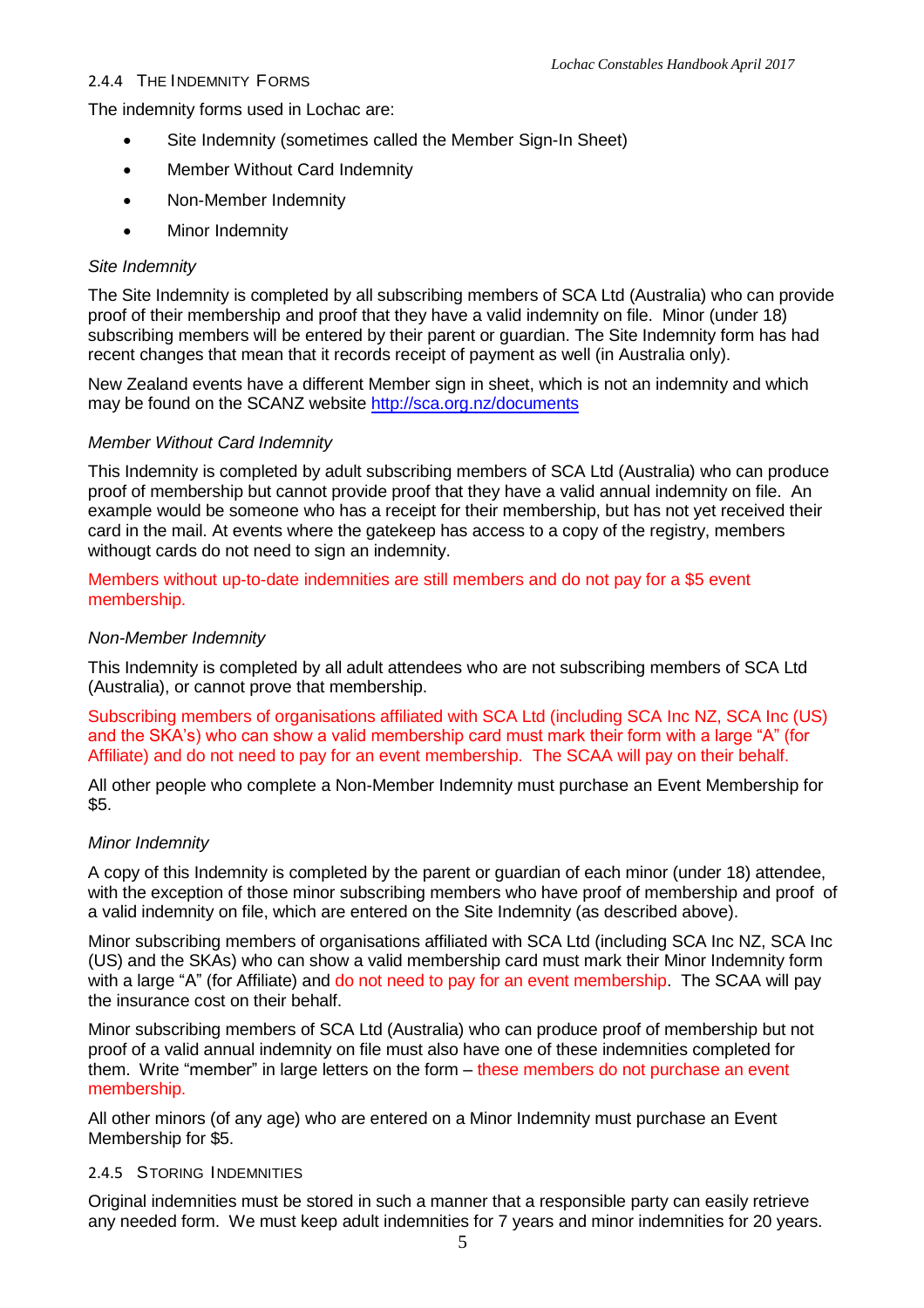All indemnities from events are to be scanned into Dropbox by the local group Reeve, or the reeve may liaise with the group Constable and delegate this task to the Constable. Paper copies should be stored either with the Reeve, or in a safe location to which the group Seneschal, Reeve and Constable have access. The location of the paper copies should be included on the Constables report. Keep them safe and dry, and in a state where they can be easily retrieved for a given date or event, even years after the fact. Protect the forms from heat, rain, flooding and rats! Plastic boxes with secure lids are a good option.

#### 2.5 POLICING MUNDANITY

This involves a measure of common sense to maintain the atmosphere of the event. Firstly, always address your clients in a courteous period fashion to attempt to draw them into the event. Secondly, while manning the site entry and collecting indemnities, you will have the opportunity of reminding people about the mundanities that often creep into events. The types of things that are commonly forgotten include:

- Mobile phones should be switched to vibrate and preferably for emergency only (e.g. family/work).
- Modern chairs, eskies/chilly bins, etc. should be covered if they haven't got period equivalents.
- Modern drinking vessels (coke cans) and plastic bottles (particularly soft drink bottles) should remain out of site and preferably covered.
- Smoking should be kept at a distance away from the event, and only use designated areas.
- Any other obvious mundane things that will stick out out of sight is out of mind
- Individuals attending events in mundane clothing should be directed to the Event's Hospitaller. See Corpora

Please note – sunglasses, glasses, footwear and any medical aids get a pass.

# 2.6 MAINTAINING ORDER AND GOOD CONDUCT AT EVENTS

This area of the constabulary is the most mixed and complex side of the office. It involves dealing with people in a number of potentially risky circumstances. You should avoid any physical contact and call for assistance where and when required (e.g. – either another constable or the police). Always refer to people with courtesy – sir/ma'am for visitors, milord/milady for SCA people.

#### 2.6.1 VISITORS

# *Media*

The majority of media personnel will only turn up to an event when invited. In which case, a person should have already been appointed to assist them by the Seneschal. If not, then contact the Seneschal immediately and liaise with them regarding permission to allow the media to attend or record the event. Remember that the media should not be encroaching on the feel of the event.

#### *Police*

Police have the powers to check out any event for security and safety issues. Should police attend at your event greet them politely and direct them to the steward of the event or the Seneschal immediately.

# *Members of the Public*

These could be passers-by, interested people or individuals wanting to take advantage of the situation (such as thieves). Someone who is genuinely interested should be directed to the Hospitaller. If they want to become involved in the event they should be welcomed to sign an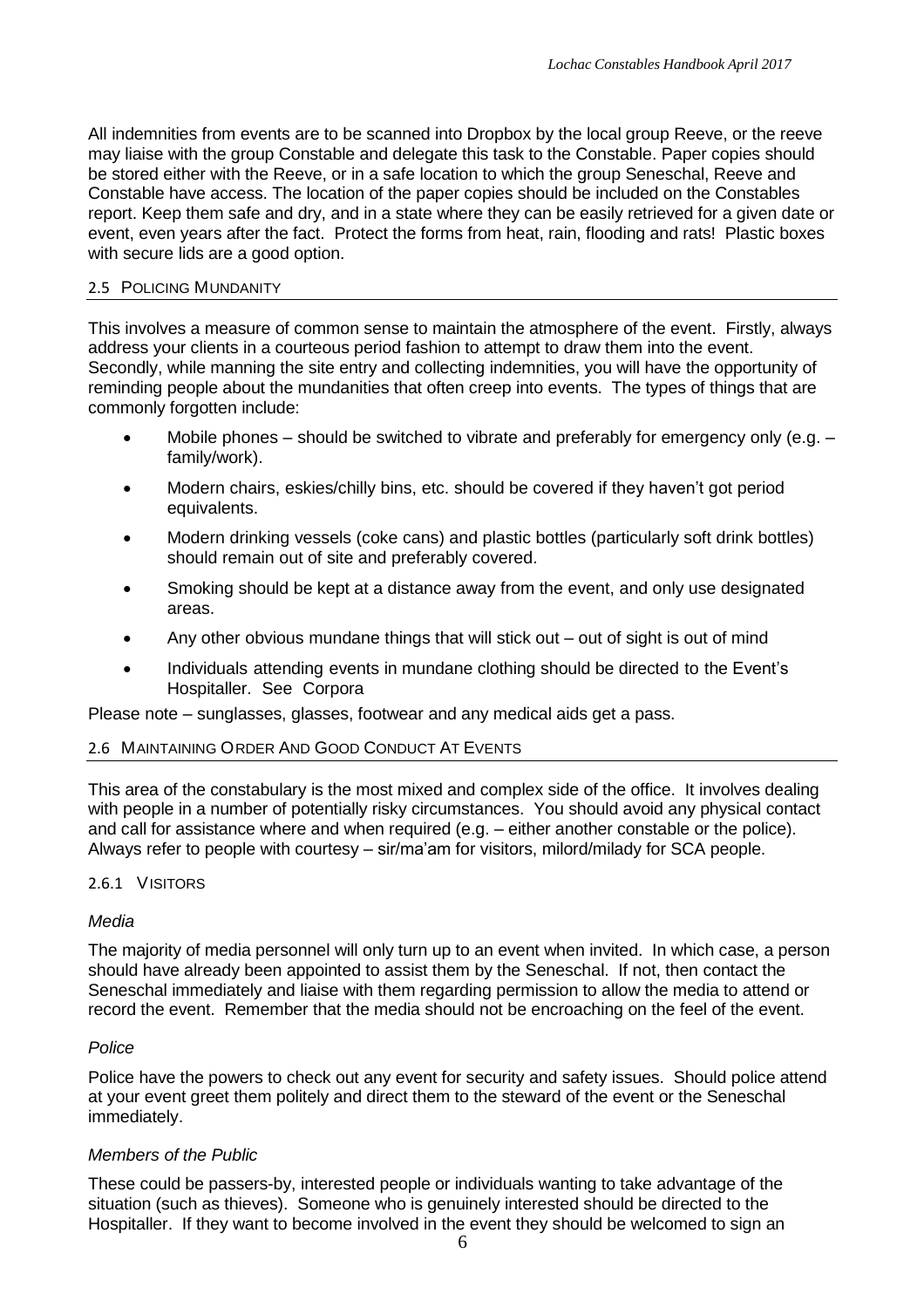*Lochac Constables Handbook April 2017* indemnity, buy an event membership and get assistance from the Hospitaller with appropriate clothing. If they just want to watch, ask that they outside the borders of the event – where they won't get hurt or detract from the medieval atmosphere. In order to ensure safe distances for spectators, ensure that the borders are clearly identifiable as such.

# 2.6.2 POTENTIAL THREATS

Most people wanting to take advantage of a situation will probably be acting strangely. They may not wish to engage in eye contact and will be looking to take advantage of a weak point. Most often they will be looking for cash or valuables.

If you suspect someone hanging around the event then report your concerns to the steward and team so that a number of people will keep the person / area under observation. Inform the people working at the gate to take extra diligence with takings. Ask the herald to do a general announcement to the group to remind them to place purses, wallets and other valuables out of sight.

If the person is in any way interfering with the event then a polite but firm request to leave the area should be given. If you are concerned about possible responses then the best course of action is to have another member to accompany you. Do not bring weapons and do not threaten them.

If the person fails to leave or you suspect the person is under the influence of alcohol or drugs and could be a danger to the general group, then call the police.

Make a record of any identifying information including appearance or vehicle registrations.

# 2.6.3 PATROLLING VEHICLE PARKING AREAS

Remember that a large collection of cars with all sorts of interesting stuff in view are likely to attract the attentions of some 'undesirable' people. A reasonable response to this situation is to remind the populace that they should lock their cars, especially when the main area of the event is not located in view of the vehicles. Also, having someone do a meandering patrol at irregular times, i.e. once every hour or half-hour, is often enough to discourage those who would take advantage.

# 2.6.4 GROUP MEMBERS WHO ARE CAUSING TROUBLE.

No matter who you are dealing with always keep your temper and maintain a calm, non- threatening attitude. If help is available, use it! Call on friends or family of the people involved (preferably more sober or calm individuals) to intervene and, if necessary (for example, for very intoxicated people), stay with them.

If the person continues to disrupt the event then ask them to leave and accompany them from the event.

Be polite but firm, no matter what is being said. Try not to get drawn into negotiation or blamegames; once you have made the decision to exclude the person from the event then that decision is final. Remember it takes one person to be troublesome but two people to make an argument.

After the person is escorted from the event make sure that they do not try to re-enter the event. Appoint either yourself or another Constable to monitor the door and make sure that no one leaving will be put at risk of harassment from the evicted person. This may include escorting people to their car and/or warning them of the risk at the door.

If the person, or people, continues to be troublesome then call the police.

# 2.7 ADMINISTERING LOST PROPERTY

As they are often the last to leave any site, Constables collect any articles left behind. Your group constable takes charge of these items, stores them and should bring the unclaimed items to the next few events for viewing. They will store them and advertise them in the local newsletter. If it is a large event with wayfarers you may also consider advertising the items in Pegasus.

In most groups, articles not claimed within six months are sold and the funds donated to the group, or perhaps used to cover the cost of running the office. Either way the funds must go through the local reeve's books. Check with your state law enforcement office regarding mundane legal requirements of lost property disposal.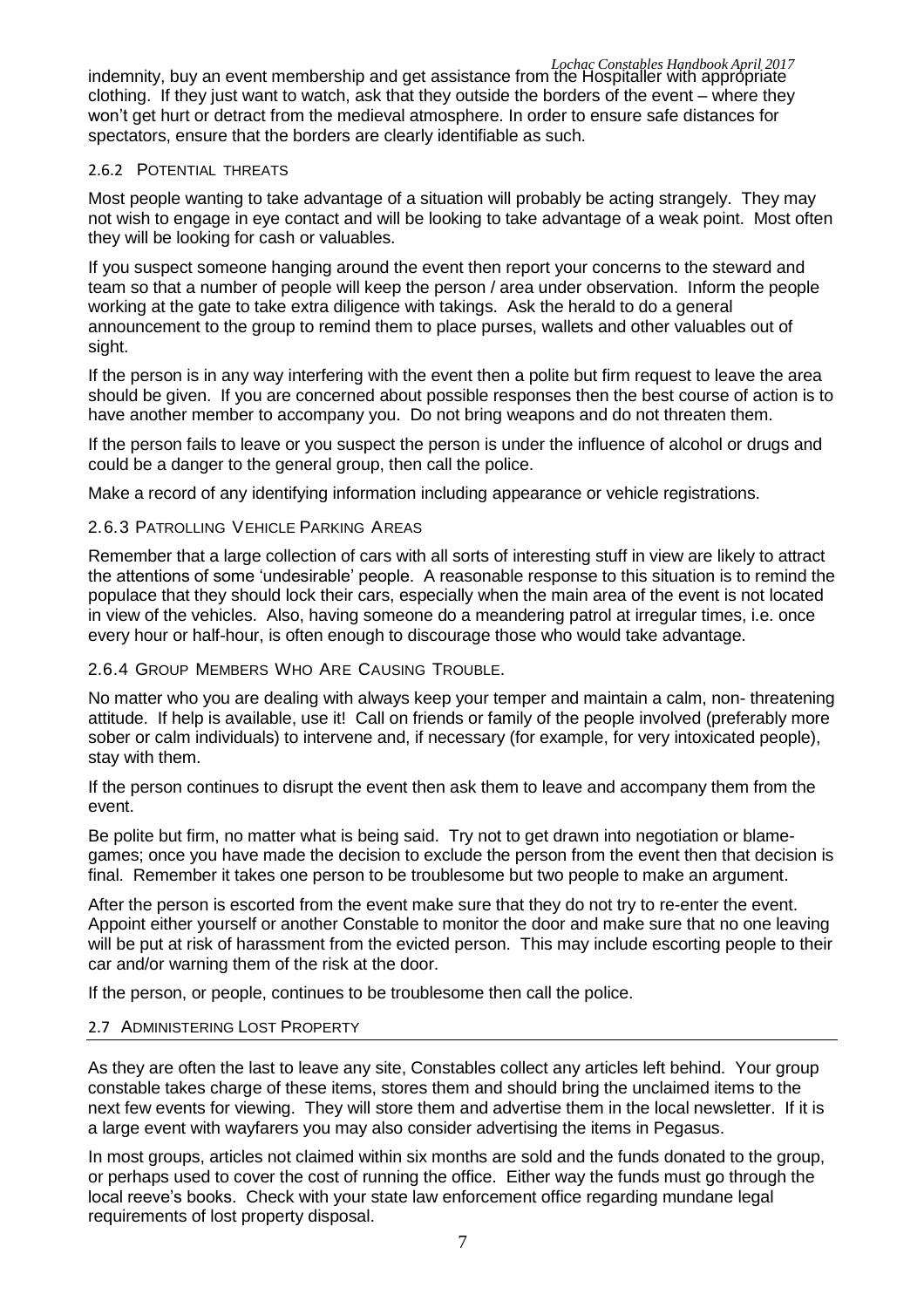# 2.8 EVENT REPORTS

A template for a report from the constable in charge of an event can be found on the Lochac constable's page: [http://constable.lochac.sca.org/.](http://lochac.sca.org/constable/) Event constables should report to the steward and the group constable within 2 weeks of the event.

#### 2.9 ANIMALS

Lochac does not have a policy around animals at events, nor does Kingdom Law have anything to say. Spanning two countries, several states and territories, and numerous local Council areas as it does, a single policy would likely not meet the requirements of the various mundane laws.

People do like to bring their animals to events, however, and as Constables you may be asked whether this allowed. Below are some guidelines to assist you if you are asked.

**Are animals allowed at events?** This would depend upon national, state and local laws allow and the sites own regulations. If the question comes up before an event, pass it to the event steward or organiser so that they may make enquiries of the site.

**Who is responsible for the animal?** The owner of the animal is responsible for the animal and its actions. The owner should have control over their animal at all times. The owner and animal should comply with reasonable requests by the event steward, constable, or senior Seneschal and may be asked to leave an event for just cause.

**Service dogs and Assistance dogs:** Persons partnered with a service or assistance dog have total access rights in nearly all situations. This is defined as part of the Disability Discrimination Act 1992 in Australia, and the Human Rights and/or Dog Control Act 1996 in New Zealand.

#### **Emotional Support dogs**

Emotional Support Animals do **not** have the same public access rights as Service/Assistance dogs in either Australia or New Zealand, which means that if access is requested the answer may be 'No'. However, as with all aspects of the SCA, exercise courtesy and empathy should you need to advise a person that their support animal cannot attend an event.

**Can animals come into feast halls?** Unless you know that the site allows animals in the hall, it is safest to assume that their presence is not allowed. (assistance animals excepted, of course).

**Horses:** It is recommended that questions regarding horses be directed to either local Deputy Equestrian Marshall, or the Kingdom Equestrian Marshall.

# 3 EMERGENCY SITUATIONS

# 3.1 MEDICAL EMERGENCIES

In a medical emergency the chirurgeons have primary control of the situation and any assistance from the constabulary, other than to keep spectators clear of the area, will be given only at the direct request of a chirurgeon.

Depending on the severity of the injury, if you have no chirurgeon on duty, call for assistance from anyone with current first aid or better qualification. If no-one has these qualifications then the CIC of the event should have access to information such as the nearest medical centre or hospital and should be able to assist in facilitating transport if an ambulance is not required.

If an ambulance is required,

- Ensure that you have someone available to direct the ambulance to the right area.
- Ensure you have someone on hand to assist to prevent the situation from deteriorating.
- Provide assistance as directed by ambulance personnel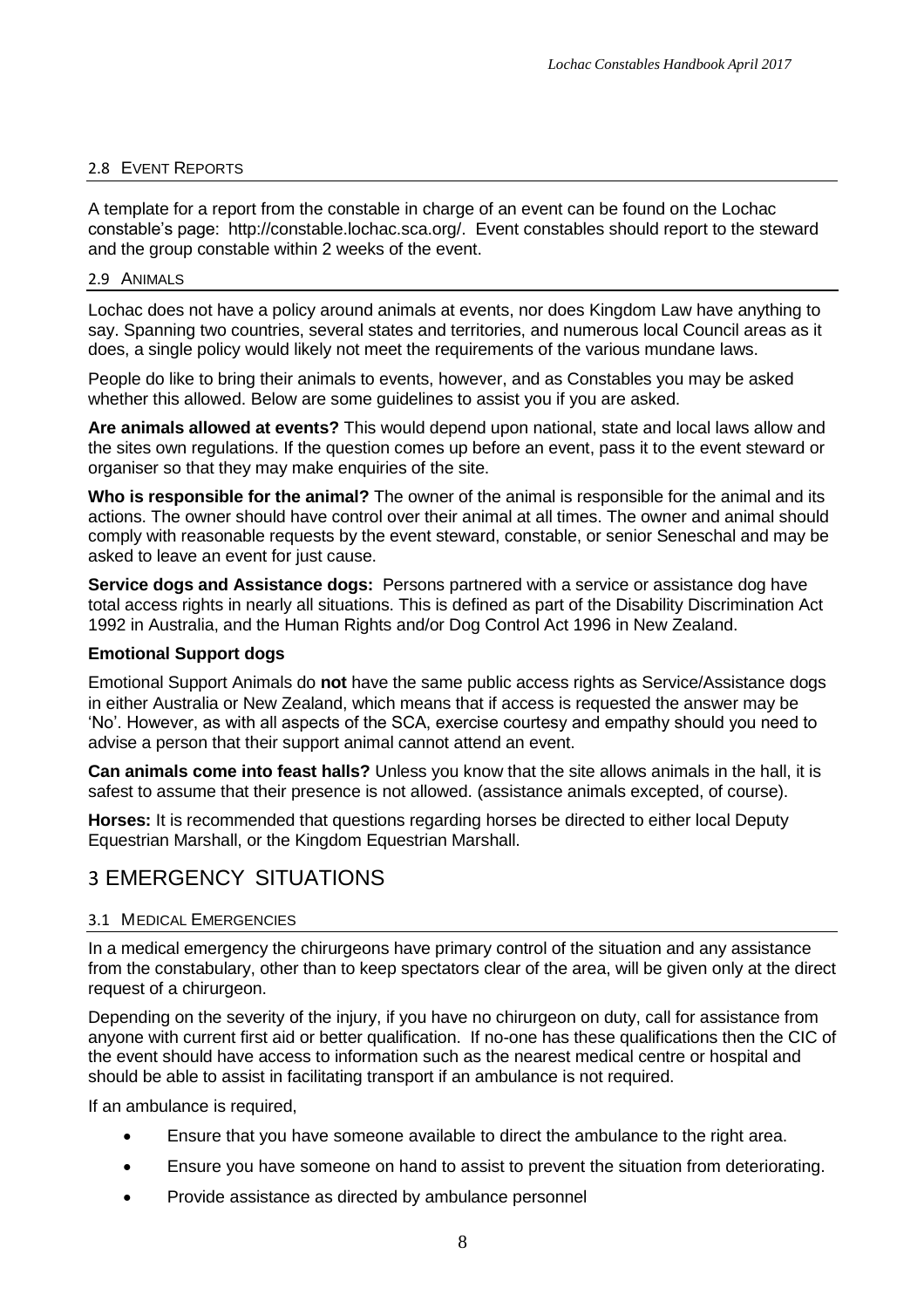# 3.2 FIRES & OTHER EMERGENCIES

If the situation cannot be handled by people at the event – call the appropriate Emergency Service: On a mobile phone, anywhere in the world: Dial '112'

On a landline in Australia: Dial '000' On a landline in New Zealand: Dial '111'

#### 3.3 EMERGENCY REPORTING

#### 3.3.1 MEDICAL SITUATIONS

Any medical situations require a report which includes the following information:

- Name of injured person(s) mundane & SCA
- Description of injury
- What was the outcome?
- Brief description of circumstances which led to the injury

This report is to be attached to the event report and stored with the event indemnities and other paperwork relating to the event. If there was no chirurgeon in attendance then forward a copy of the report to your group chirurgeon and/or group seneschal.

#### 3.4 SERIOUS INCIDENTS

In addition to the standard medical reporting, serious incidents should be quickly reported to the event steward, the group seneschal, and your superior constable. The Kingdom Seneschal must also be advised asap if any emergency services are called. Such incidents may include:

- Calling any emergency service to an event
- Threatened lawsuit
- Financial irregularities.
- Violations of rules or Laws by officers
- Potential insurance claim

Don't wait for a regular reporting period – send a written report within 24 hours (while the details are fresh) and include all the details you can.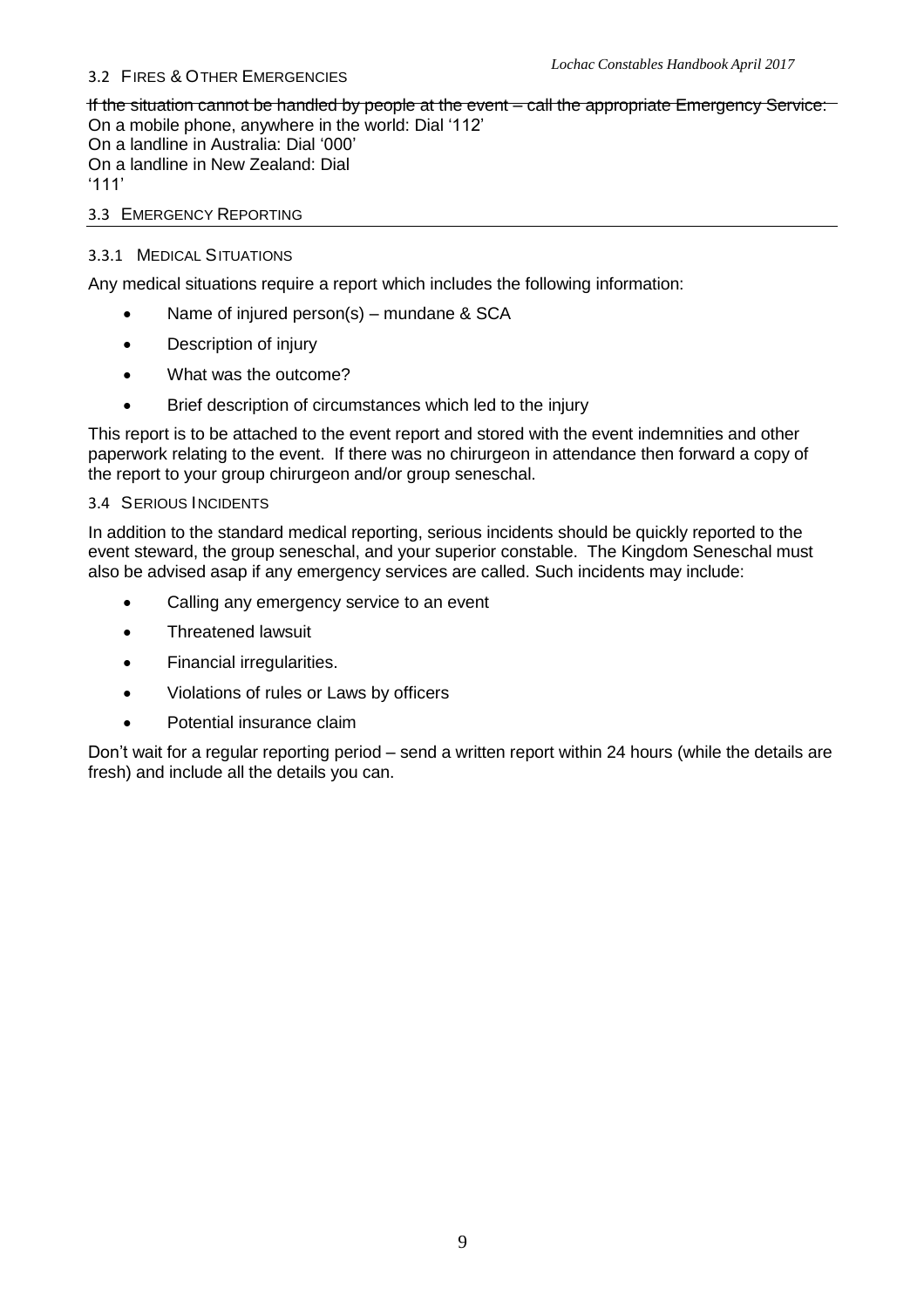# 4 GROUP CONSTABLES

This section of the handbook explains the duties of group constables in Lochac and how they are appointed.

4.1 ORGANIZATION & REPORTING STRUCTURE FOR THE CONSTABULARY IN LOCHAC



All group constables report to their group seneschal. Canton and college constables report to the constable of their sponsoring group. Constables of an incipient branch report to the constable of the sponsoring branch. Baronial constables report to their group nobility and the Kingdom Constable reports to the Crown.

In this handbook, the constable you report to is referred to as your "superior".

# 4.2 ROSTERS AND APPOINTMENTS

The appointment process for SCA officers is described in the governing document of the SCA section VII.J. The Kingdom Constable is appointed by the Crown and all group (barony, shire, college and canton) constables are appointed by the next superior officer. Barons and Baronesses should ratify the decision before the appointment of officers in their group.

The Kingdom Constable maintains a roster of all Constables within the Kingdom.

Baronial, shire, canton and college constables all maintain a roster of all constables at large within their group, and provide it to their superior officer whenever requested. All group constables must be subscribing members of the SCA.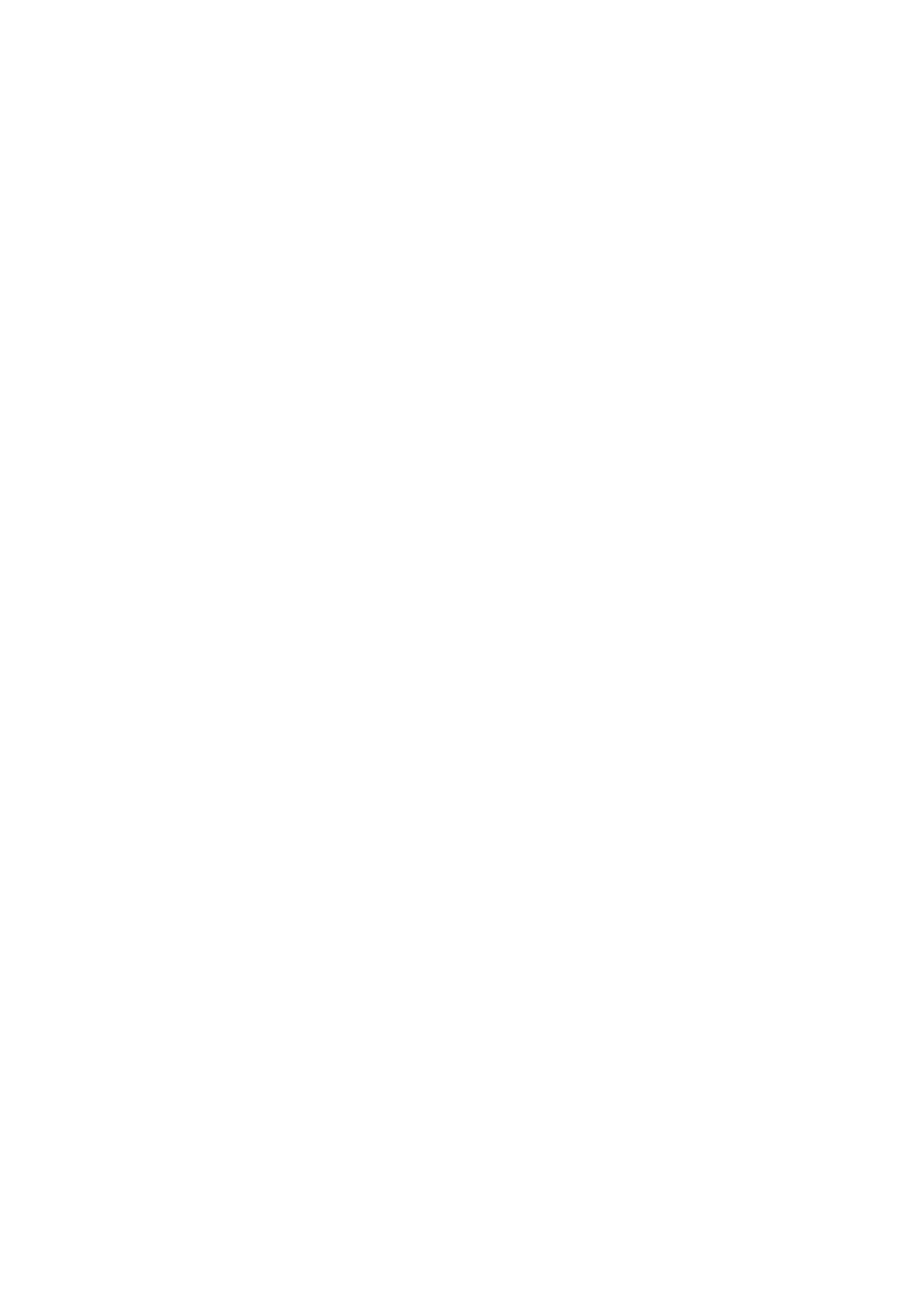#### 4.2.1 ROSTER INFORMATION

- Mundane name
- SCA name
- Address & contact details (e.g. phone, email and preference as to contact method)
- Member number and expiry date (for subscribing members)

# 4.3 SUSPENSION/REMOVAL OF A CONSTABLE – FROM OFFICE OR ROSTER

A Constable may be removed from the Office by the superior officer for just cause, stated in writing to the officer, as per section VII.M of the governing documents of the SCA. The Kingdom Constable can also be removed by the Crown.

#### 4.4 GROUP CONSTABLE REPORTING

The reporting timetable for group constables is dictated by the Lochac Laws section *IV.3 Reporting*. The laws can be found online at [http://lochac.sca.org/laws/.](http://lochac.sca.org/laws/)

A group constable report template can be found on the Lochac constable's page: [http://constable.lochac.sca.org/.](http://constable.lochac.sca.org/)

# 4.5 TAKING UP THE GROUP'S OFFICE

Contact your superior – say 'hi' and make sure they have enough information to roster you. Check through the office paraphernalia (and box-loads of indemnities!) you have been given, and remember to subscribe to the Constable's mailing list [\(http://lochac.sca.org/mailman/listinfo/constables\)](http://lochac.sca.org/mailman/listinfo/constables).

Contact the constables in your area (particularly any who will be reporting to you!) and let them know what you require of them regarding reports, information and assistance. Update your roster information. Also let them know your availability to them if they need you.

If problems arise remember you are not alone, talk to people. Your fellow constables and your superior officer are there to help. Ask/call/plead for some deputies as soon as you can – the person you are taking over from is a great place to start. Deputies are folks who can tend the office if Life™ hits with a vengeance and to possibly take up the office when you retire.

# 4.6 SUGGESTIONS FOR A WELL-RUN OFFICE

- Report regularly.
- Recruit and train constables at large, keep them abreast of current policies.
- Work with the group seneschal, event stewards and the marshallate and ensure that someone is available to take indemnities at group events and ensure that you get reports from those events.
- Keep the office paraphernalia and a filing system in reasonable order. Other Hints & Tips:
- Avoid knee-jerk reactions, gossip and politics.
- Stay calm in the face of all angst.
- Think things through and take your time often things resolve themselves or their origins become evident when things calm down.
- Maintain confidentiality. A need to know policy is well advised.
- Feel free to talk to superiors/seneschal. You can sometimes talk your way to the solution just by verbalising.